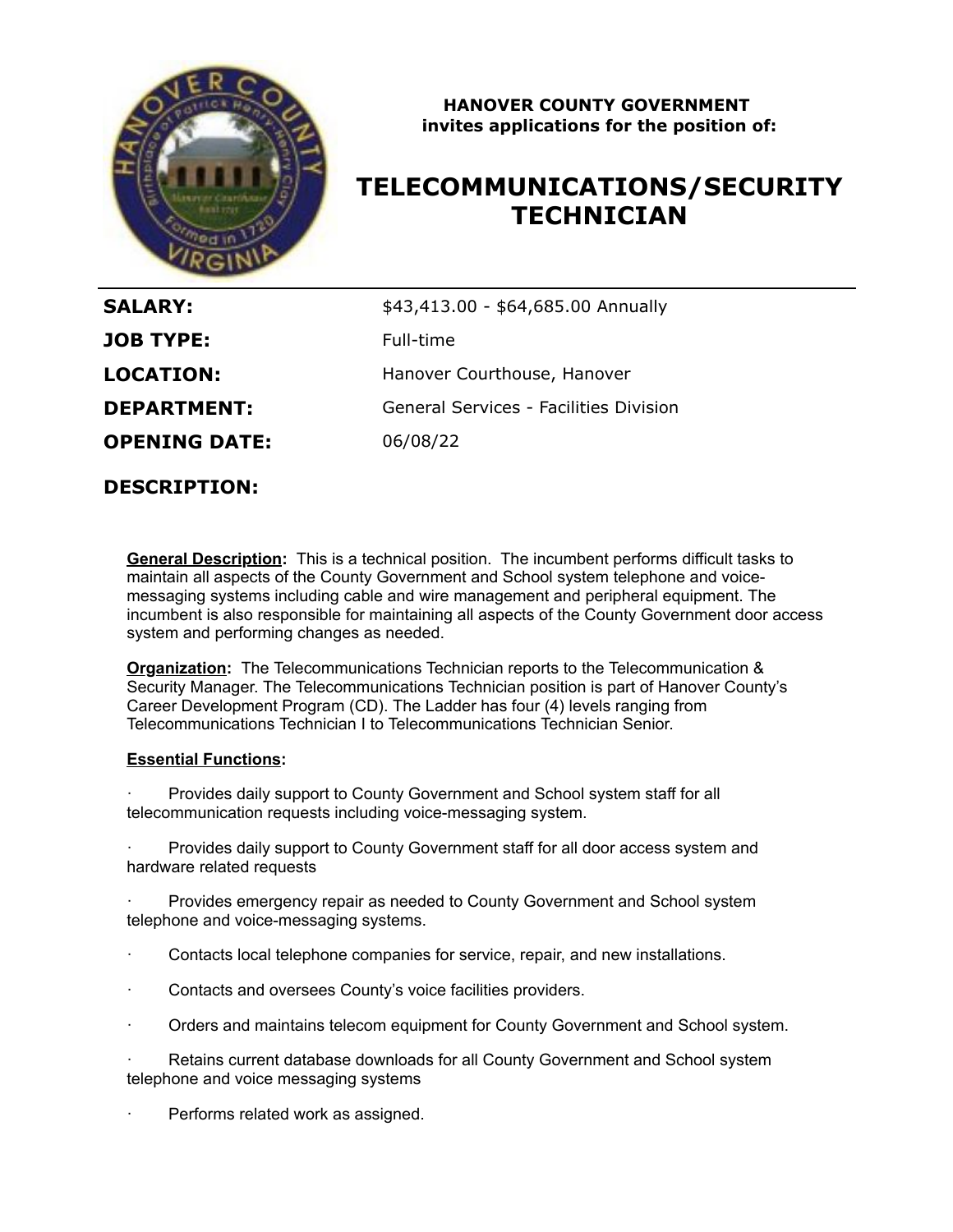#### **Working Conditions:**

- A. Hazards
- · Performs work at times in locations undergoing construction
- B. Environment
- · Office
- · Field
- C. Physical Effort
- $\cdot$  Moderate Ability to lift up to fifty (50) pounds
- D. Non-exempt

**Knowledge, Skills and Abilities:** Thorough working knowledge of PBX (Telephone system) equipment, voicemail systems and Phone Service Provider (TELCO) facilities. Mitel phone system experience preferred but not required. Working knowledge of office/building security software and/or systems. Ability to troubleshoot telephone and voicemail system equipment. Ability to perform routine moves, additions and software changes in telephone and voicemail systems. Ability to work independently as well as within a team.

**Education, Experience and Training**: High school diploma required with at least three (3) years' experience in telephone and voice-messaging systems preferred. Any equivalent combination of education, experience and/or training sufficient to demonstrate the knowledge, skills and abilities is acceptable.

#### **Special Conditions:**

- · Criminal Records Check, including fingerprinting
- · Valid Commonwealth of Virginia Driver's License
- · Twelve-month probationary period
- · Work beyond normal work schedule at times including nights, weekends and on-call

Revision Date: March 2022

## **SPECIAL INSTRUCTIONS TO APPLICANTS:**

**:**

## **SUPPLEMENTAL INFORMATION:**